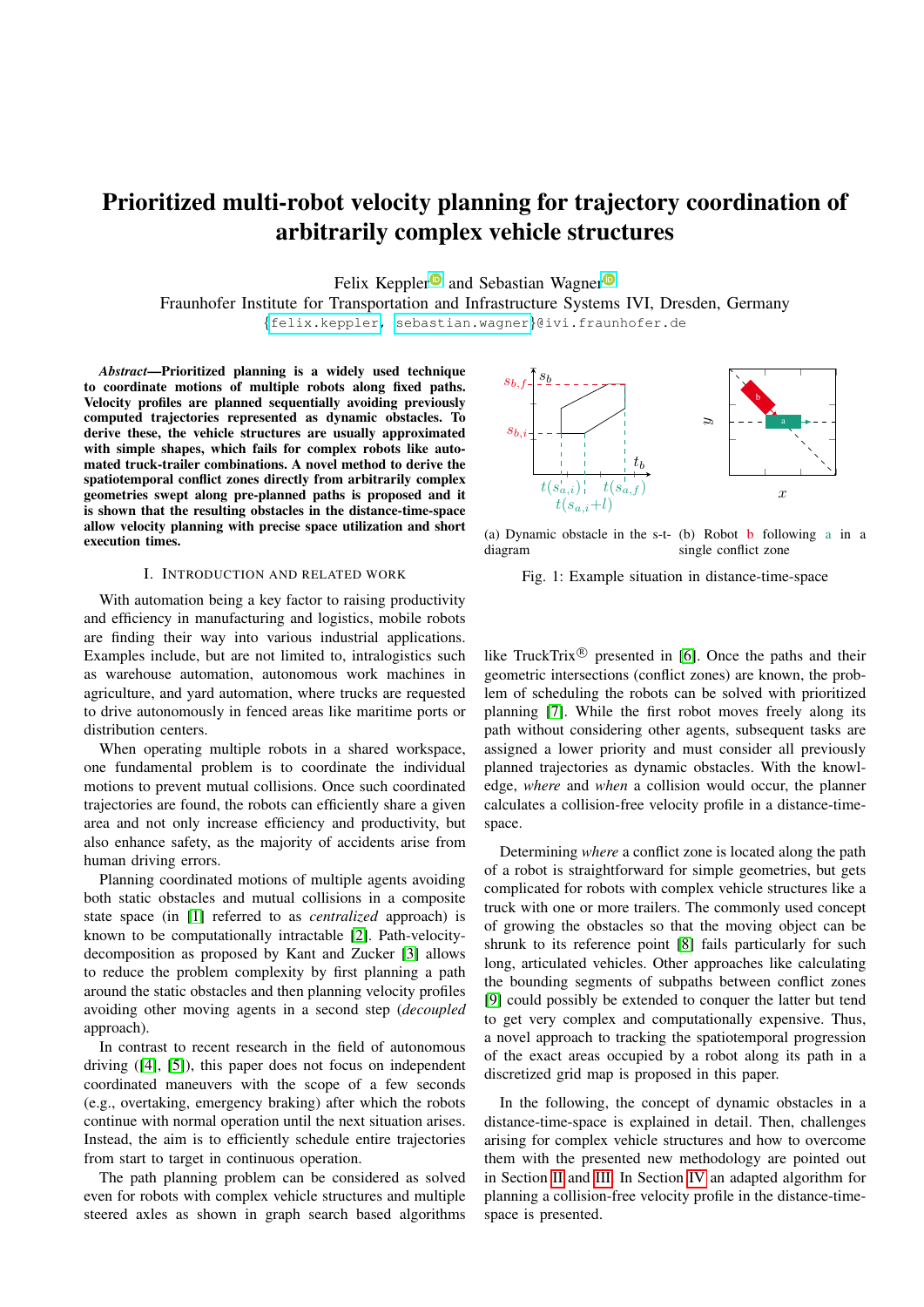#### II. PROBLEM STATEMENT

#### <span id="page-1-0"></span>*A. Preliminaries*

A variety of path planning algorithms exist which will not be discussed in detail here. A comprehensive overview can be found in [\[10\]](#page-5-9). To compute the path for a complex robot such as a truck with various trailers, the TruckTrix algorithm [\[6\]](#page-5-5) is used over the course of this research. Given a static obstacle map and the geometric dimensions and kinematics of all vehicles, it returns a list of discrete steps including position, orientation and steering angles for all axles.

As the name implies, velocity planning in distance-timespace requires a vector of distances along the pre-planned path and returns a time vector of the same size according to the calculated velocity profile. Depending on the output of the path planner, the distance vector can be constructed with constant step lengths between the samples as in the presented case or using Euclidean distances between the coordinates forming the path.

Further, it is assumed that the prioritization scheme for the robots is implicitly given by the subsequent assignment of tasks.

#### *B. The distance-time-space*

The distance-time-space of a robot can be visualized in a so-called distance-time-diagram (s-t-diagram). From an egoperspective of the respective robot, one axis denotes at which distance along its own path a collision could occur. Using the known velocity profiles of all higher priority trajectories, another axis measures the temporal distance to the conflict zones. A velocity profile avoiding the dynamic obstacles representing higher priority agents can then be obtained using linear programming or graph based search methods as further described in Section [IV.](#page-3-0)

Figure [1](#page-0-0) shows an example where robot **b** has to avoid robot a. The lower left edge of the obstacle  $(t(s_{a,i}), s_{b,i})$ denotes where both robots are about to enter the shared conflict zone, at  $(t(s_{a,f}), s_{b,f})$  both have left the conflict zone. Note that at  $(t(s_{a,i+l}), s_{b,i})$ , robot a moved far enough away from the edge of the conflict zone that robot b can already follow as shown in Figure [1b.](#page-0-0) Hence, the conflict zone is not blocked entirely if long shared path segments occur.

## <span id="page-1-3"></span>*C. Conflict zones*

In order to coordinate the motions of multiple agents, areas used by more than one robot need to be identified. For each pair of potentially conflicting robots, this is achieved by superposing the swept areas of the robots moving along their paths. Once the conflict zones are known, the distances at which a robot enters and exits a conflict zone along its path need to be calculated considering the robot's dimensions.

As the path consists of discrete steps, the goal is to find those steps where any part of the robot lies in the conflict zone for the first and for the last time.

Since a conflict can arise from overhanging parts of the robot, the reference point itself is not necessarily covered by the conflict zone as shown in the example in Figure [2a.](#page-1-1)

<span id="page-1-1"></span>

(a) Conflict arising from over-(b) Shrunk robots in grown conhanging parts of circular robots flict zone

Fig. 2: Crucial steps at conflict zones

<span id="page-1-2"></span>

(a) Example truck-trailer combination (Source: [HeavyGoods.net\)](https://www.heavygoods.net)



(b) Vehicle polygons derived from robot geometry and kinematics

Fig. 3: Geometric structure of a robot (entire combination) consisting of multiple vehicles (truck and trailer)

Thus, checking whether step positions lie in the conflict zone or whether linear connecting segments intersect with their boundaries is insufficient.

To overcome this problem, one could grow the conflict zones so that the moving objects can be shrunk to the reference points in analogy to [\[8\]](#page-5-7). As shown in Figure [2b,](#page-1-1) this works well for circular robots where the conflict zones are grown by the robots radii and thus cover all crucial step coordinates. For more complex vehicle structures, a growth factor reliably covering all areas swept when off-tracking in curved segments is not as straightforward to determine and can generally get very large. For instance, the truck-trailer combination in Figure [3a](#page-1-2) could be approximated with a large circle around the rear joint  $P_{R, I0}$  covering the entire geometry. As a result, the dynamic obstacles for the distance-timespace-planning are over-sized, which leads to significantly less optimal solutions.

Alternative approaches include taking into account the Euclidean distances between the conflict zone and the step coordinates. However, it remains unsolved which point in the conflict zone to consider for comparison. Further, this methodology may fail for situations, where a conflict zone arose from overhanging parts off-tracking in a curved segment and the robot passes the same area on a straight path segment before or afterwards. It could then happen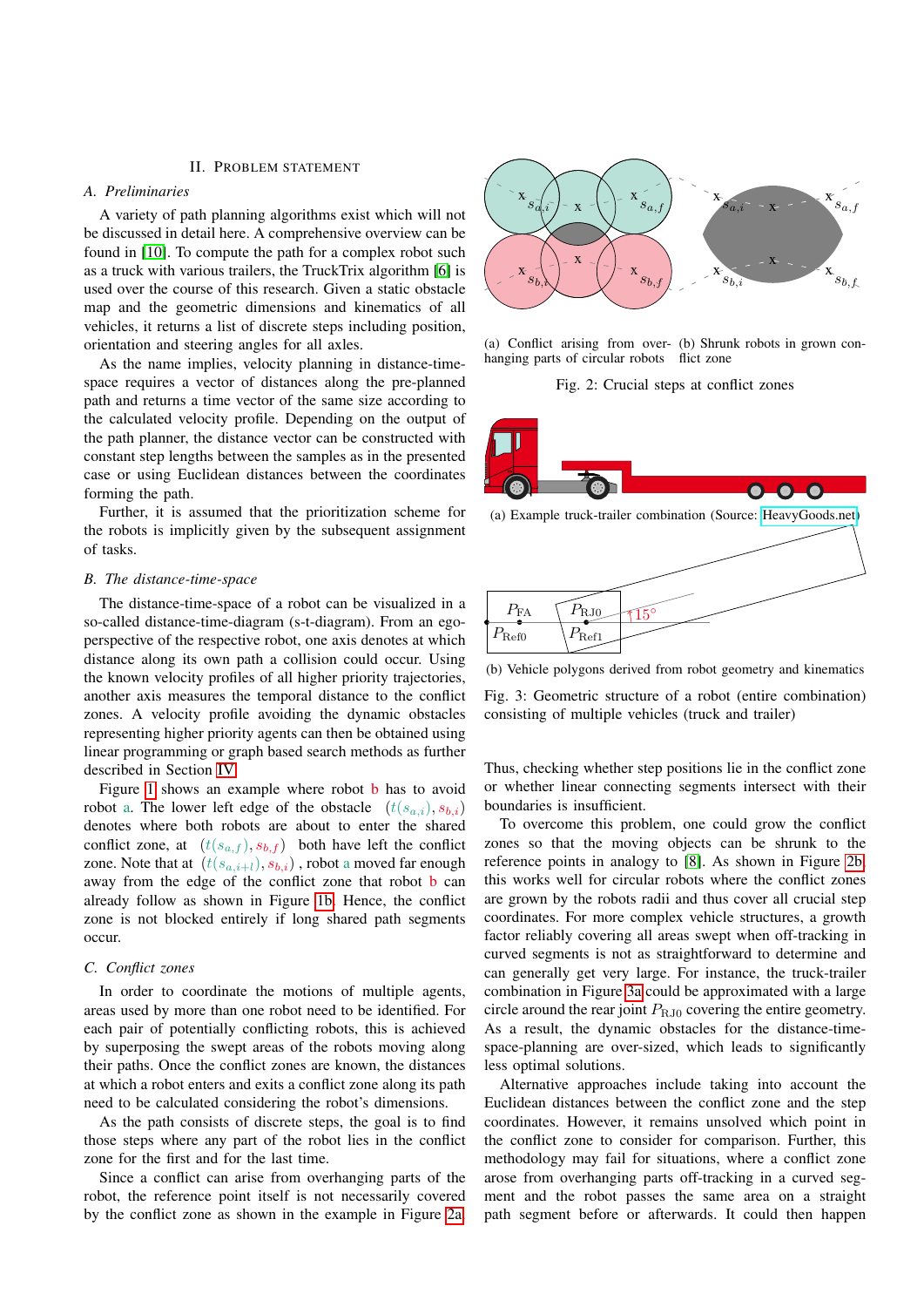<span id="page-2-1"></span>

Fig. 4: Swept area/trace (black) of a vehicle combination (red) compared to the area covered by a swept circle (gray)

that reference points at which the robot was actually not in conflict are considered crucial as the distance is smaller. If the actually relevant steps are neglected, an uncontrolled collision could occur.

### III. APPROACH

<span id="page-2-0"></span>To overcome the issues indicated in [II-C,](#page-1-3) the exact occupied areas can be identified according to the vehicle geometries and checked for interference with the conflict zones in each step. As this is computationally expensive, it is desirable to perform the calculations once per robot rather than within every step of the velocity planning algorithm.

## *A. Geometric occupancy and conflict zones*

A shared workspace geometrically covering all individual paths is defined and discretized in  $M \times N$  cells of predefined width and height. For simplicity, a rectangular shape is assumed – without loss of generality, as any arbitrary shape can be represented in a zero-padded rectangle. For each robot, a binary occupancy grid map  $\mathbf{O} \in \{0, 1\}^{M \times N}$  with elements  $(o)_{i,j} \in \{0,1\}$  is created. This approach originates from common practice in digital image processing, where each of the  $M \times N$  discrete points represents a pixel of an image.

For all steps  $k = \{1, ..., L\}$  along the pre-computed path, the cells covered by the robot in step  $k$  are set to 1. This is straightforward for point-like and for circular robots, where the coordinates of each step along the path  $(x, y)_k$ are mapped to the occupancy map and the latter is dilated by the robot's radius, if applicable. For car-like robots with rectangular box shape or more complex vehicle structures like a truck with one or more trailers, the actual swept area can differ significantly from the area covered by the path dilated by the robots' width as depicted in Figure [4.](#page-2-1) Therefore, it should rather be approximated by constructing all vehicle polygons of the robot using the absolute position  $P_{FA}$  and the orientation of the first vehicle and all relative positions and orientations for the subsequent parts at step  $k$  as shown in Figure [3b.](#page-1-2) In image processing terminology, this operation corresponds to fill-drawing the occupied area on the grid map.

Care should be taken when choosing a grid resolution higher than the sampling distance of the path. Not all cells covered in the continuous movement of the robot are then marked as such in the discrete calculation. Solutions include interpolating between the steps (linearly, using splines or considering the kinematic model) or introducing safety margins, e.g., by dilating the calculated areas.

For each pair of potentially conflicting robots, temporarily denoted as robot a and robot b, a binary conflict zone matrix  $C \in \{0,1\}^{M \times N}$  is obtained from the Hadamard product of  $O^A$  and  $O^B$  (corresponds to a logical AND operation):

$$
\mathbf{C} = \mathbf{O}^A \circ \mathbf{O}^B = (o^A)_{i,j} \cdot (o^B)_{i,j} \tag{1}
$$

## *B. Spatiotemporal occupancy*

To track the occupancy throughout all steps, the concept of binary grid matrices is extended with the information *when* a given cell is occupied:  $\tilde{\mathbf{O}} \in \{0, 1\}^{M \times N \times L}$  with elements  $(\tilde{o})_{i,j,k} \in \{0,1\}$ . Rather than mapping the occupancy throughout all steps to a two-dimensional matrix, each layer of  $\bf{O}$  stores the occupancy in step k.

## *C. Condensed entrance and exit matrices*

In order to transform the spatiotemporal occupancy to the distance-time-space of a robot and visualize it as s-tobstacles, the relevant information on entrance and exit of conflict zones can be condensed as follows:

The occupancy for each step  $k$  is calculated in a temporary matrix  $\mathbf{O}_{k} \in \{0,1\}^{M \times N}$ . A matrix  $\mathbf{O}^{i} \in \mathbb{N}^{M \times N}$  is defined to store the step index where the robot enters a given cell for the first time, while another matrix  $\mathbf{O}^f \in \mathbb{N}^{M \times N}$  stores where it occupies the cell for the last time. The elements of both matrices are initialized with 0.

All exit map cells occupied by the polygon configuration in step  $k$  are then set to  $k$ . The same applies for the entrance map matrix, but only for fields which are still equal to the initialization value 0, i.e. which have not yet been occupied:

$$
(o^{i})_{i,j} = k \mid (o_{k})_{i,j} = 1 \land (o^{i})_{i,j} = 0
$$
 (2)

$$
(\sigma^f)_{i,j} = k \mid (\sigma_k)_{i,j} = 1 \tag{3}
$$

The following matrices show a simple example of a robot moving by one cell:

$$
\mathbf{O}_1 = \begin{pmatrix} 1 & 1 & 0 \\ 0 & 0 & 0 \end{pmatrix}, \ \mathbf{O}_2 = \begin{pmatrix} 0 & 1 & 1 \\ 0 & 0 & 0 \end{pmatrix}, \\ \mathbf{O}^i = \begin{pmatrix} 1 & 1 & 2 \\ 0 & 0 & 0 \end{pmatrix}, \ \mathbf{O}^f = \begin{pmatrix} 1 & 2 & 2 \\ 0 & 0 & 0 \end{pmatrix}
$$

Note that with this approach, a conflict zone cell is blocked by a robot from the very first to the very last occupancy. Thus, it is only feasible if it can be ensured that the path returned from the upstream path planner does not cover a cell twice or more in large temporal distance (e.g. driving a loop).

## <span id="page-2-2"></span>*D. Derivation of s-t-obstacles*

Dynamic obstacles in the distance-time-space (s-tobstacles) can now be derived directly from the calculated matrices:

The conflict zone matrix  $C$  is decomposed in  $p$  diagonally connected regions to handle multiple interferences of the paths of one conflicting robot pair. For each region, the position of non-zero elements in the matrix is used to index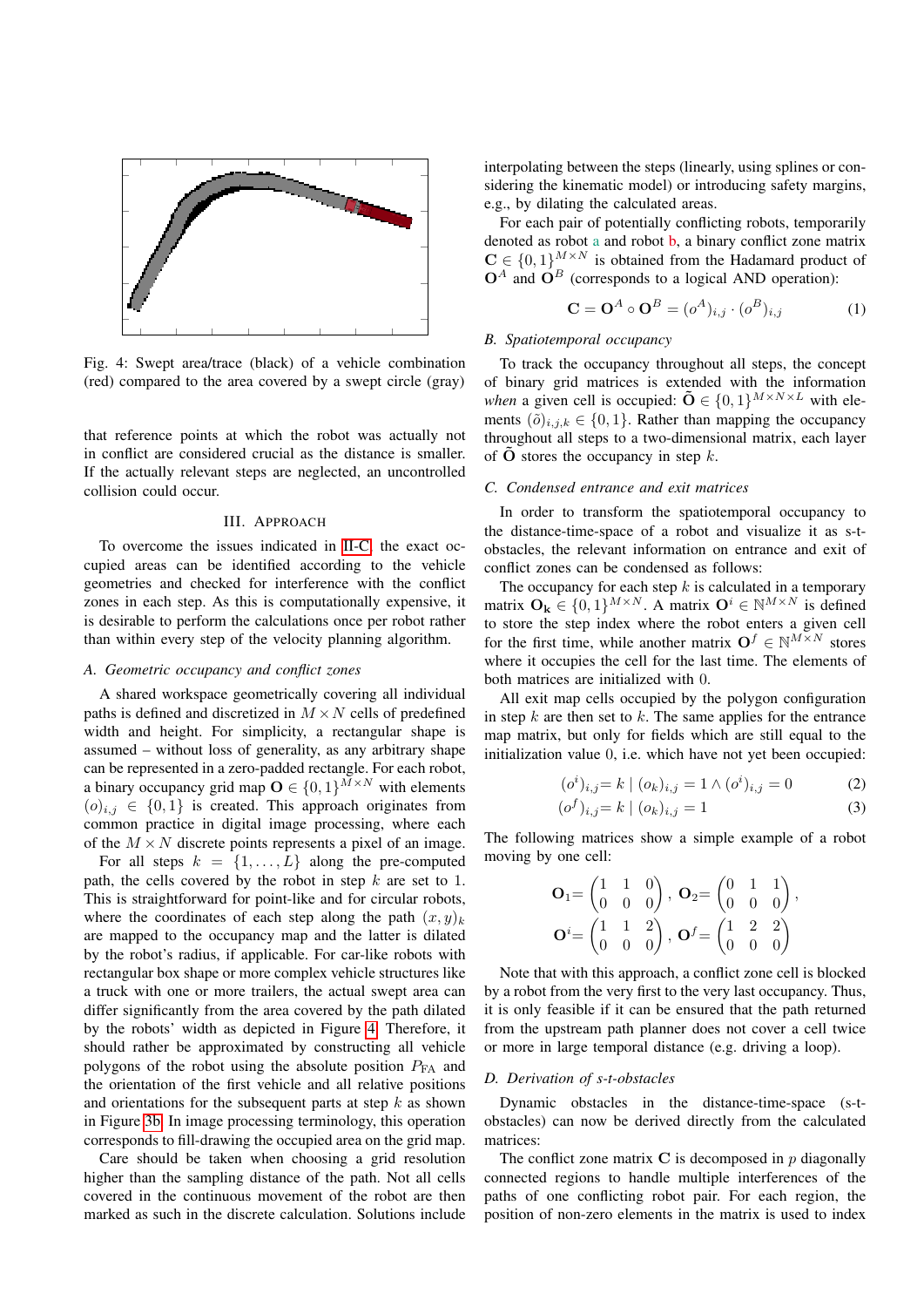<span id="page-3-1"></span>

Fig. 5: s-t-obstacle constructed from swept geometries

the entrance matrix  $\mathbf{O}^{A,i}$  resulting in a set of step indices  $A_i$ . The step indices  $A_f$ ,  $B_i$  and  $B_f$  are found likewise.

Evaluating the time values of the higher priority robots' trajectory  $t_a(k)$  at  $k \in A_i$  and the lower priority robots' distance values  $s_b(k)$  at  $k \in \mathcal{B}_i$  yields  $(t, s)$ -coordinates forming the lower left corner of an obstacle  $(x)$ . The set contains  $(t(s_{a,i}), s_{b,i})$  where both robots enter the conflict zone as pointed out in Section [II.](#page-1-0)

The upper right corner including  $(t(s_{a,f}), s_{b,f})$  is formed by evaluating  $t_a(k)$  at  $k \in A_f$  and  $s_b(k)$  at  $k \in B_f$  ( $\diamond$ ).

Intermediate coordinates (○, △) originate from  $t_a(k)$  at  $k \in \mathcal{A}_i$  and  $s_b(k)$  at  $k \in \mathcal{B}_f$  and vice versa from  $t_a(k)$  at  $k \in A_f$  and  $s_b(k)$  at  $k \in B_i$  respectively. Eventually, an obstacle of the expected form is obtained by calculating the convex hull containing all points of the four sets as shown in Figure [5.](#page-3-1) Algorithm [1](#page-3-2) shows the procedure in pseudocode.

As all existing tasks are *potentially conflicting* with a newly assigned task, the procedure is repeated to obtain the dynamic obstacles of all higher priority trajectories. When saved sequentially, the conflict matrices for the permutation of all conflict partners  $(a, b)$  are enumerated with  $n =$  $\frac{a^2+a}{2}$  –  $(a - b)$  as depicted in Table [I:](#page-3-3)

<span id="page-3-3"></span>TABLE I: Example to enumerate mutual interference of 4 robots

| $a\backslash b$ | 0 |                | 2 |   |
|-----------------|---|----------------|---|---|
| $\Omega$        |   |                |   |   |
|                 | 0 |                |   |   |
| 2               |   | $\overline{c}$ |   |   |
| 3               | 3 | 4              | 5 |   |
|                 | 6 | 7              | 8 | 9 |

Upon implementation in high-level programming languages, the occupancy information can be saved in a combined grid holding advanced data structures.

#### IV. VELOCITY PROFILE PLANNING

<span id="page-3-0"></span>To plan a velocity profile around the dynamic obstacles in the distance-time-space, a state space  $\langle s, v \rangle$  for the robot is considered which is discretized with small time steps  $\Delta t$ as proposed by Fraichard [\[11\]](#page-5-10). Allowed transitions between the states are restricted to maximum acceleration, maximum <span id="page-3-2"></span>Algorithm 1 Algorithm to generate s-t-obstacles

Input: previous tasks tasks, new task b

Output: obstacles in s-t-diagram for new task *Initialization*

- 1: b.entrance, b.exit =  $\text{zeros}(M, N)$ *Sweep geometry for all steps*
- 2: for step in b.steps do
- 3: b.exit[step.covered area] = step.id
- 4: untouched =  $(b.ex \text{ it [step.covered area]}!=0)$
- 5: b.entrance[untouched] = step.id

6: end for

*Loop through all previous tasks*

- 7: for a in tasks do
- 8: conflictzones =  $(a.\text{entrance}!=0)$  AND  $(b.\text{entrance}!=0)$ *Loop through all conflict zones*
- 9: for zone in conflictzones do
- 10: coords.append(a.t[entrance[zone]], b.s[entrance[zone]])
- 11: coords.append(a.t[exit[zone]], b.s[exit[zone]])
- 12: coords.append(a.t[entrance[zone]], b.s[exit[zone]])
- 13: coords.append(a.t[exit[zone]], b.s[entrance[zone]])
- 14: b.obstacles.append(convex hull(coords))

#### 15: end for

16: end for

17: return b.obstacles

deceleration or maintaining the current velocity with zero acceleration, which leads to a grid with  $\Delta v = a_{\text{max}}\Delta t$  and  $\Delta s = \frac{1}{2} a_{\text{max}} \Delta t^2$  [\[12\]](#page-5-11):

$$
a \in \{-a_{\max}, 0, a_{\max}\}\tag{4}
$$

$$
v(t + \Delta t) = v(t) + a\Delta t \tag{5}
$$

$$
s(t + \Delta t) = s(t) + v(t)\Delta t + \frac{1}{2}a\Delta t^2
$$
 (6)

Thus, from a given state  $\langle s, v \rangle$ , the following states can be reached:

with 
$$
a_{\text{max}}
$$
:  $\langle s + (2\frac{v}{\Delta v} + 1)\Delta s, v + \Delta v \rangle$  (7)

with 
$$
a = 0: \langle s + 2 \frac{\overline{v}}{\Delta v} \Delta s, v \rangle
$$
 (8)

with 
$$
-a_{\text{max}}: (s + (2\frac{v}{\Delta v} - 1)\Delta s, v - \Delta v)
$$
 (9)

#### *A. Prioritized breadth-first search*

As presented by van den Berg and Overmars [\[12\]](#page-5-11), the grid can be searched for collision-free combinations connecting start and target configurations using a prioritized breadthfirst search. Starting from  $(0, 0)$ , all possible transitions are explored in descending preference favoring maximum acceleration over zero acceleration or deceleration. First, states with  $v > v_{\text{max}}$  and  $v < 0$  are rejected.

It is important to mention that this does not prevent the robot from driving backwards if it is intended in the path, as  $v$  is metered along the monotonically increasing distance  $s$ along the path regardless of the driving direction.

Next, it is checked whether the new state is covered by the convex hull of any potential collision partner which was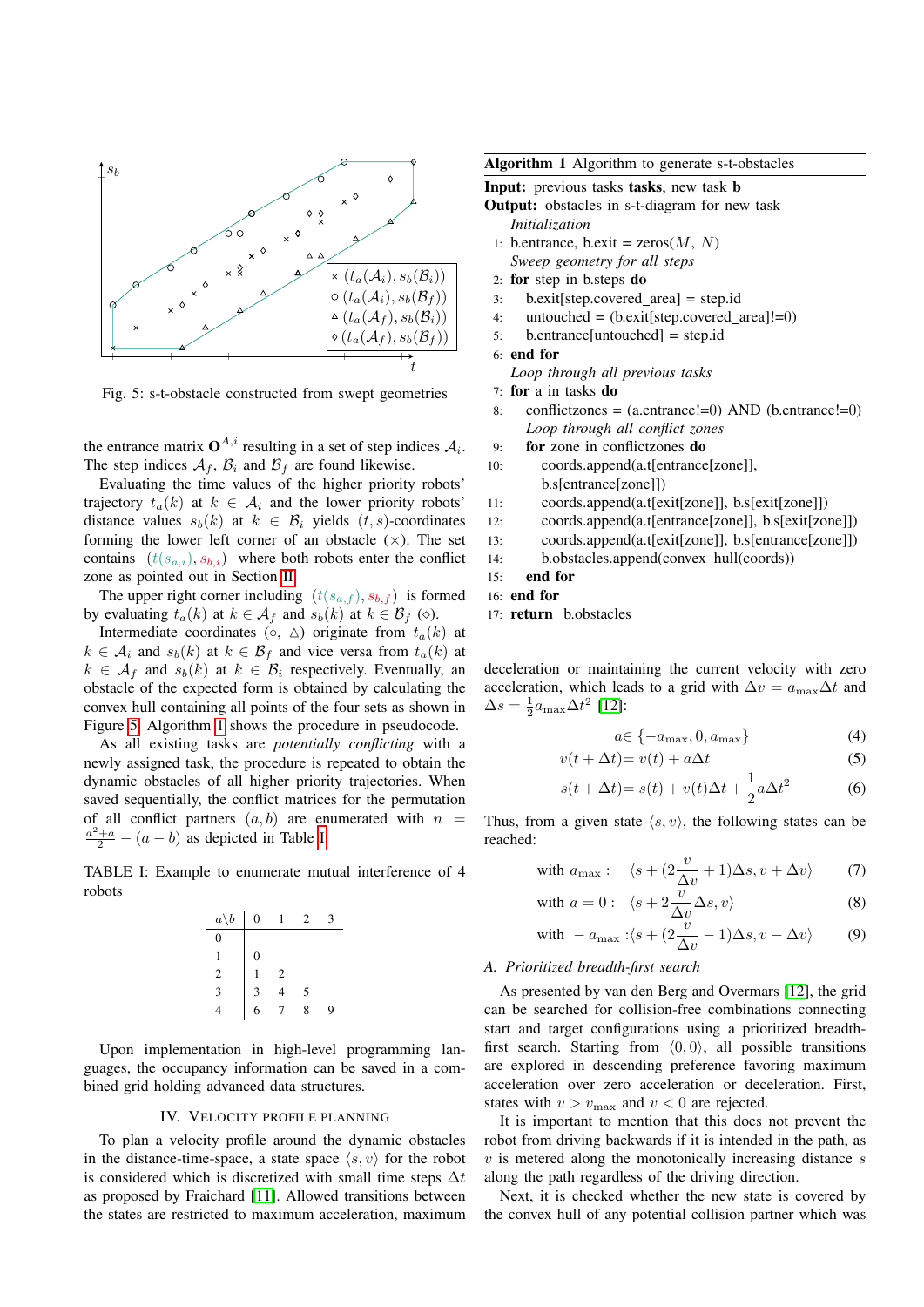derived in Section [III-D.](#page-2-2) Upon rejection, a less preferable transition is explored. Otherwise, the current state is updated including a backlink reference to the previous state. If all transitions fail, the algorithm recursively steps back and explores all unvisited transitions from the previous state. Algorithm [2](#page-4-0) shows the overall procedure in pseudocode. With the continue statement, the rest of the code inside a loop is skipped and the algorithm proceeds with the next iteration.

<span id="page-4-0"></span>Algorithm 2 Prioritized breadth-first search in distance-timespace

Input: previous tasks tasks, new task b Output: collision-free velocity profile for new task 1: stack.append( $\langle s = 0, v = 0, t = 0 \rangle$ ) 2: while stack not empty do  $3:$  current = stack.pop() 4: if  $v > v_{\text{max}}$  then 5: continue 6: end if 7: if  $v < 0$  then 8: break to  $\langle s, 0, t \rangle$ 9: end if 10: for all collision partners do 11: for all s-t-obstacles with collision partner do 12: **if**  $\langle s, v, t \rangle$  in obstacle **then** 13: continue 14: end if 15: end for 16: end for 17: if  $s > s_{\text{end}}$  then 18: **return** backtracking( $\langle s, v, t \rangle$ ) 19: end if 20: stack.append(decelerate) 21: stack.append(maintain velocity) 22: stack.append(accelerate) 23: end while

*1) Stopping at target:* In normal operation, the robots should start their missions with  $v = 0$  and eventually reach their target in complete standstill. The first requirement is fulfilled by simply initializing the first state with  $v = 0$ . To slow down at the end and reach  $s = s<sub>end</sub>$  with  $v = 0$ , the graph search algorithm needs to be extended as follows: it is checked whether s is greater than  $s_{end} - \Delta s$  in every loop iteration. Once triggered, the condition forces the search algorithm to recursively explore states with reduced velocities – the same way as when colliding with obstacles – until  $v < \Delta v$ . It is then safe to append a final step to state  $\langle s = s_{\text{end}}, v = 0 \rangle.$ 

The final velocity profile is obtained by linking all states using their backpointer.

*2) Reversing maneuvers:* In order to reach a position in a desired orientation, it may be necessary for the robot to drive backwards. A common example is parking a truck's trailer at a cargo loading gate. TruckTrix is capable of planning paths including such reversing segments. In the distancetime-space, moving from one step to the next is considered

<span id="page-4-1"></span>

Fig. 6: Superposed exit maps with highlighted conflict zone



Fig. 7: Coordinated velocity profiles for two robots

following the path and the distance vector is monotonically increasing regardless of the driving direction. Therefore – apart from different maximum speed and acceleration values, if applicable – the procedure of planning the velocity profile remains basically the same. However, it is necessary to ensure that the robot stops to complete standstill at each turning point. The graph search then resumes normally allowing the robot to accelerate along the path again, but in opposite direction.

## V. RESULTS

Figure [6](#page-4-1) shows an example where a prioritized trucktrailer combination a moves freely from west to south east with the velocity profile shown in Figure [7a.](#page-4-1) The velocity profile calculated for another agent b, sharing a part of the track before performing a reversing maneuver, is shown in Figure [7b.](#page-4-1) All states explored by the graph search algorithm are plotted in the respective color in the background. It is clearly visible that robot b waits at the entrance of the conflict zone before following robot a. Further, at  $s_{b,\text{rev}}$ , it stops to complete standstill in order to reverse.

#### VI. SYSTEM INTEGRATION

The algorithm can be integrated in a toolchain to execute coordinated maneuvers upon user requests like in the AutoTruck project funded by the German Federal Ministry for Economic Affairs and Energy, where trucks drive autonomously on fenced areas like distribution centers. All robots are registered in a central control unit and individual tasks can be assigned providing a starting time as well as a start and a target configuration, e.g., using a web interface. First, a path avoiding static obstacles is planned by an algorithm like TruckTrix. The resulting list of steps and the information about the vehicle structures and kinematics serve as input for the algorithm described in this paper. To transfer data between the services and planners, a database holding intermediate results serialized as JSON strings can be